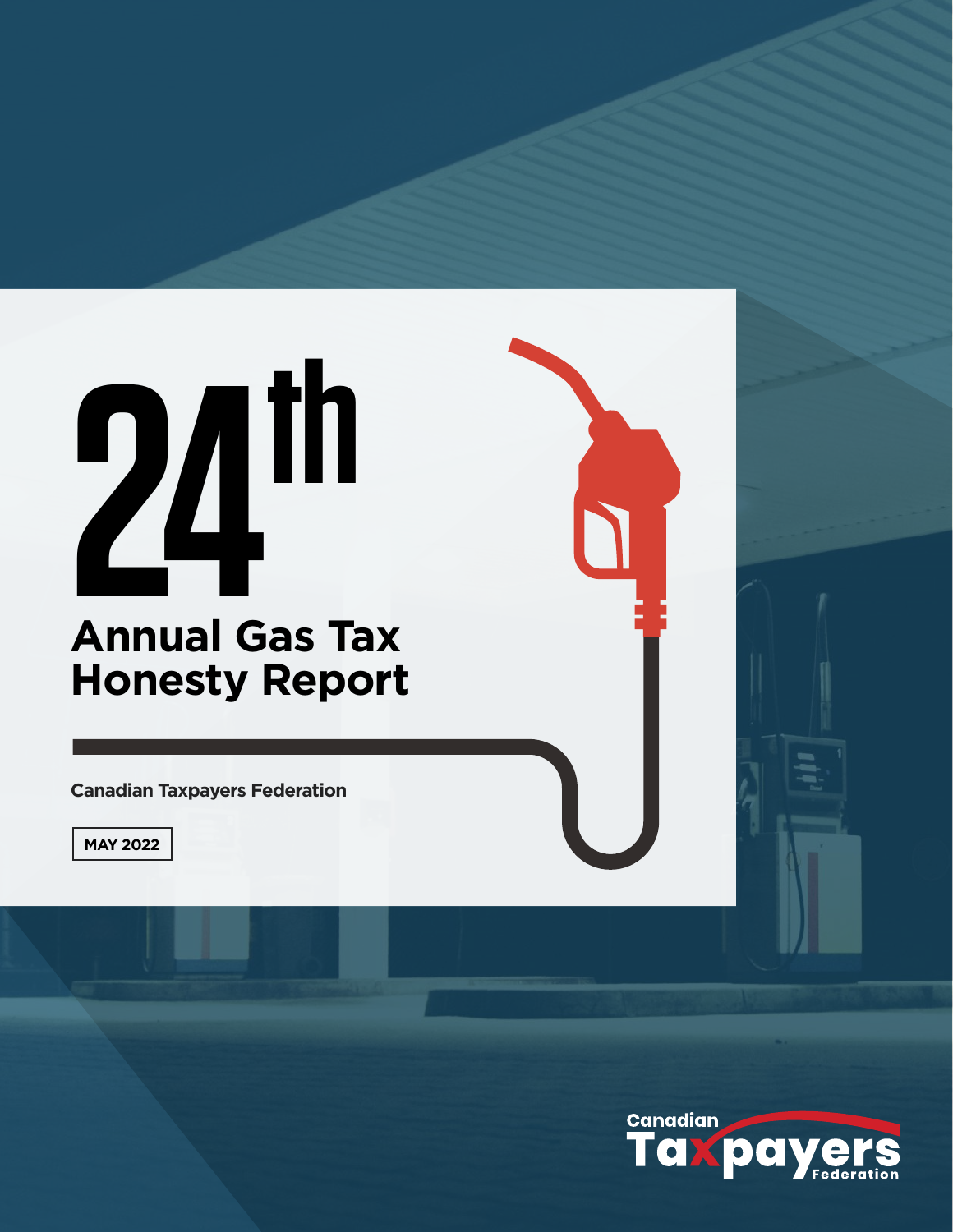# **Contents**

| <b>About the Canadian Taxpayers Federation</b> | 3  |
|------------------------------------------------|----|
| <b>Overview</b>                                | 4  |
| <b>Canadian Gas Taxes</b>                      | 5  |
| Gas Price Ranking                              | 5  |
| Gas Tax Ranking                                | 5  |
| Tax Changes Since Last Year                    | 6  |
| <b>Canadian Carbon Taxes</b>                   | 6  |
| Tax-on-Tax                                     | 7  |
| <b>Tax Breakdown</b>                           | 8  |
| Gasoline                                       | 8  |
| Diesel                                         | 8  |
| <b>Tax per Fill-Up</b>                         | 9  |
| Taxes in 2030                                  | 10 |
| <b>Methodology Notes</b>                       | 11 |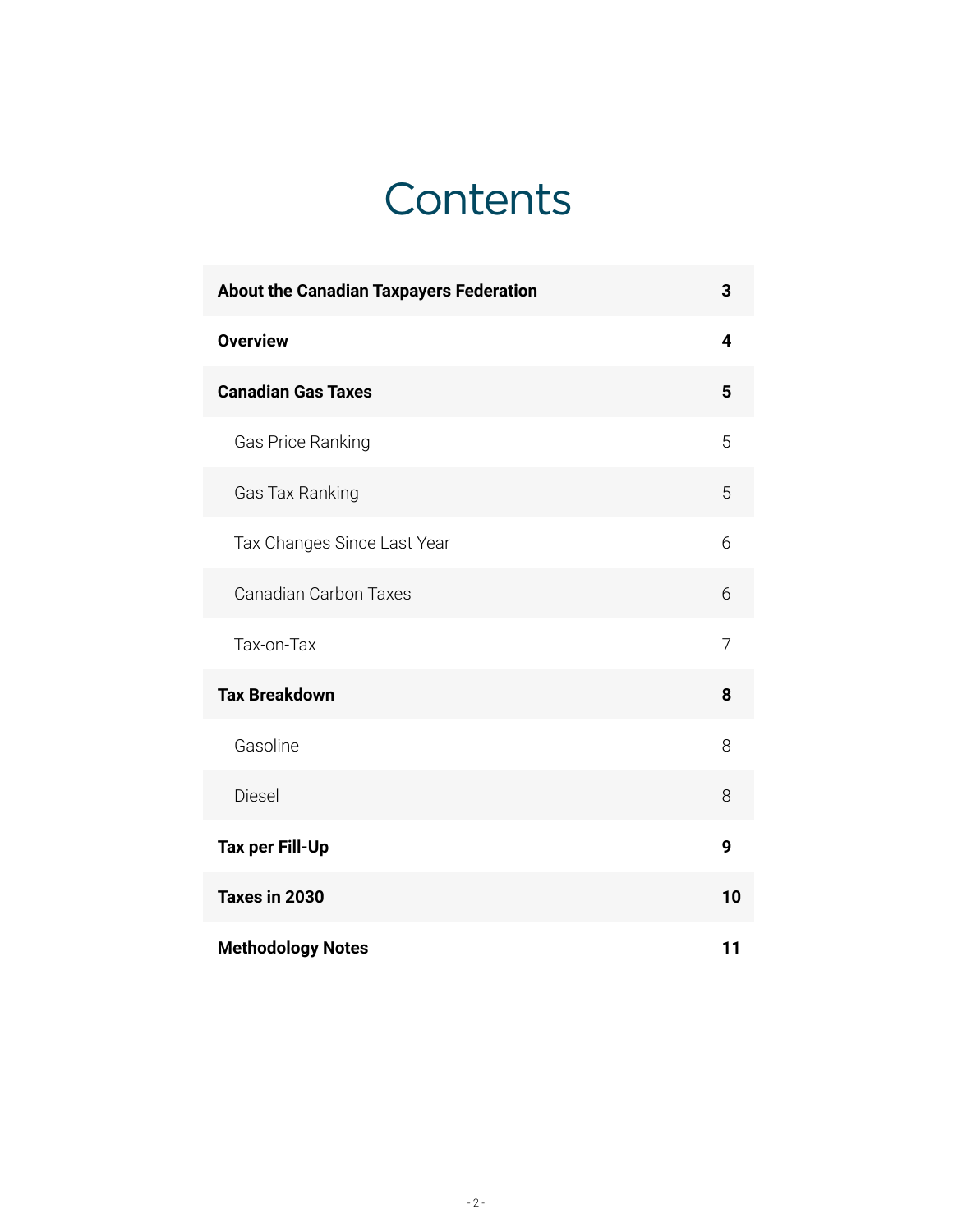# <span id="page-2-0"></span>About the Canadian Taxpayers Federation

The Canadian Taxpayers Federation is a federally incorporated, not-for-profit citizens' group dedicated to lower taxes, less waste and accountable government.

The CTF was founded in Saskatchewan in 1990 when the Association of Saskatchewan Taxpayers and the Resolution One Association of Alberta joined forces to create a national organization. At the end of 2020, the CTF had over 235,000 supporters nationwide.

The CTF maintains a federal office in Ottawa and regional offices in British Columbia, Alberta, Prairie (Saskatchewan and Manitoba), Ontario, Québec and Atlantic Canada. Regional offices conduct research and advocacy activities specific to their provinces in addition to acting as regional organizers of Canada-wide initiatives.

CTF offices field hundreds of media interviews each month, hold press conferences and issue regular news releases, commentaries, online postings and publications to advocate on behalf of CTF supporters. CTF representatives speak at functions, make presentations to government, meet with politicians and organize petition drives, events and campaigns to mobilize citizens to effect public policy change. Each week CTF offices send out Let's Talk Taxes commentaries to more than 800 media outlets and personalities across Canada.

Any Canadian taxpayer committed to the CTF's mission is welcome to join at no cost and receive emailed Action Updates. Financial supporters can additionally receive the CTF's flagship publication The Taxpayer magazine, published three times a year.

The CTF is independent of any institutional or partisan affiliations. All CTF staff, board members and representatives are prohibited from donating to or holding a membership in any political party. In 2019-20, the CTF raised \$4.8 million on the strength of 39,792 donations. Donations to the CTF are not tax deductible as a charitable contribution.



**Canadian Taxpayers Federation** PO Box 14043 Richmond Road PO, Calgary, AB T3E 7Y7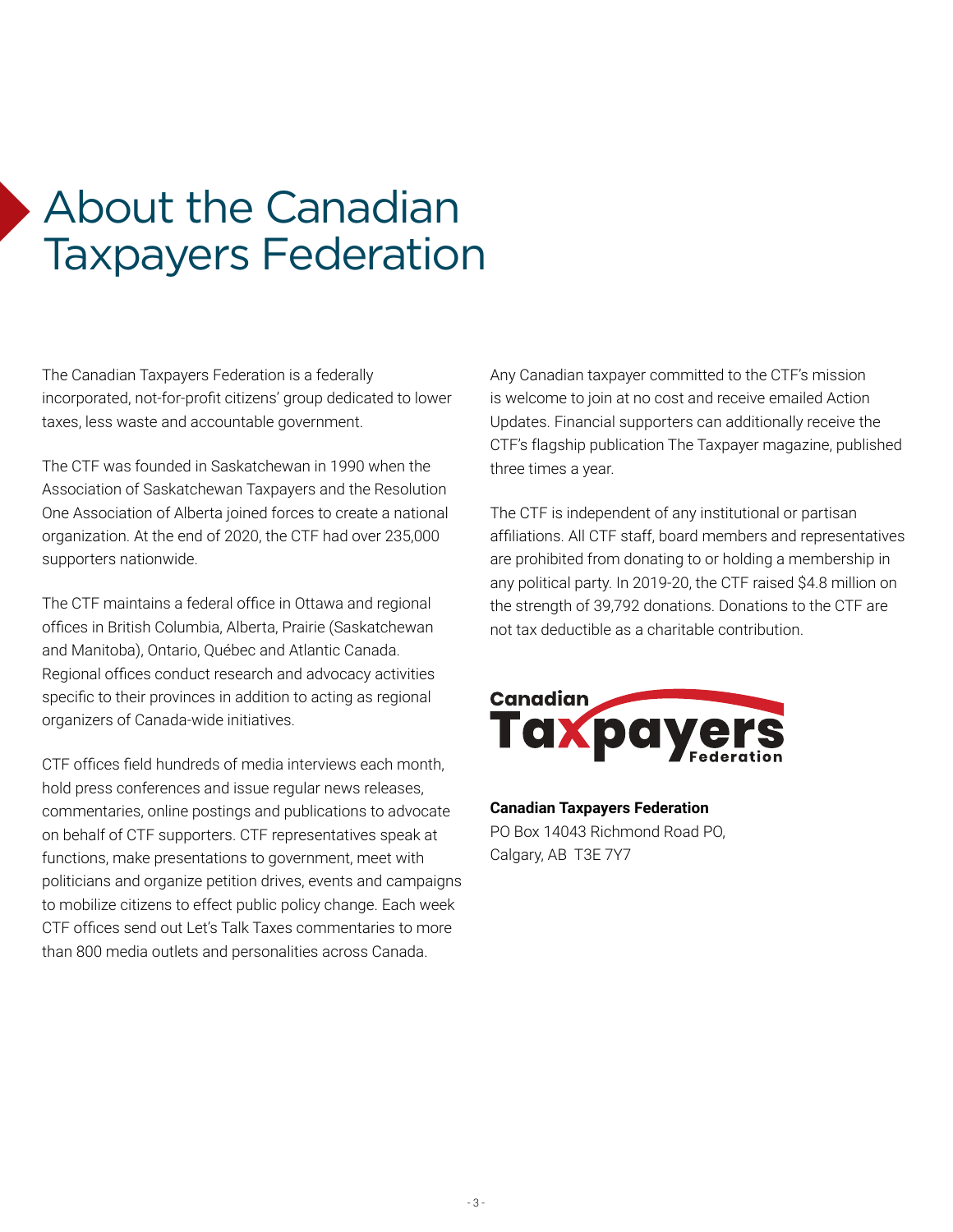

## <span id="page-3-0"></span>**Overview**

Gas Tax Honesty Day highlights the hidden taxes Canadians pay every time we fill-up. Gas taxes include the sales taxes you see on your receipt, but also the federal excise tax, provincial excise tax and carbon taxes you don't see. In some cities, you also pay a hidden transit tax.

In Ontario, Manitoba, Saskatchewan and Alberta, the federal government has imposed its own carbon tax. In all other provinces, carbon taxes are required to be implemented by the provincial government. Despite the pandemic and [skyrocketing inflation](https://www.statcan.gc.ca/en/subjects-start/prices_and_price_indexes/consumer_price_indexes), the federal government raised its carbon tax by \$10 per tonne to [\\$50 per tonne](https://www.canada.ca/en/revenue-agency/services/forms-publications/publications/fcrates/fuel-charge-rates.html) on April 1, 2022. Ottawa's plan is to further increase the carbon tax by \$15 per year until it hits \$170 per tonne in 2030.

The carbon tax currently costs about 11.1 cents per litre of gasoline. By 2030, the carbon tax is expected to cost about 37.6 cents per litre of gasoline.

Quebec and Nova Scotia impose cap-and-trade carbon tax schemes, which charge lower amounts per tonne than the federal backstop.

On April 1, 2022, British Columbia raised its [carbon tax](https://www2.gov.bc.ca/assets/gov/taxes/sales-taxes/publications/mft-ct-005-tax-rates-fuels.pdf) from \$45 to \$50 per tonne. New Brunswick also increased its [carbon tax](https://www2.gnb.ca/content/gnb/en/news/news_release.2022.03.0168.html) to \$50 per tonne, from \$40 per tonne.

Newfoundland and Labrador increased its [carbon tax](https://www.gov.nl.ca/fin/tax-programs-incentives/personal/carbontax/) on May 1, 2022, from \$40 per tonne to \$50 per tonne.

The government of Prince Edward Island increased its [carbon](https://docs.assembly.pe.ca/download/dms?objectId=5bb0d36c-1d4a-4a25-955f-32ba62f9c930&fileName=bill-60.pdf)  [tax](https://docs.assembly.pe.ca/download/dms?objectId=5bb0d36c-1d4a-4a25-955f-32ba62f9c930&fileName=bill-60.pdf) from \$30 per tonne to \$50 per tonne on May 9, 2022.

All the gas and diesel [price information](https://charting.kalibrate.com/) in this report is from Kalibrate's price information for April 2022.

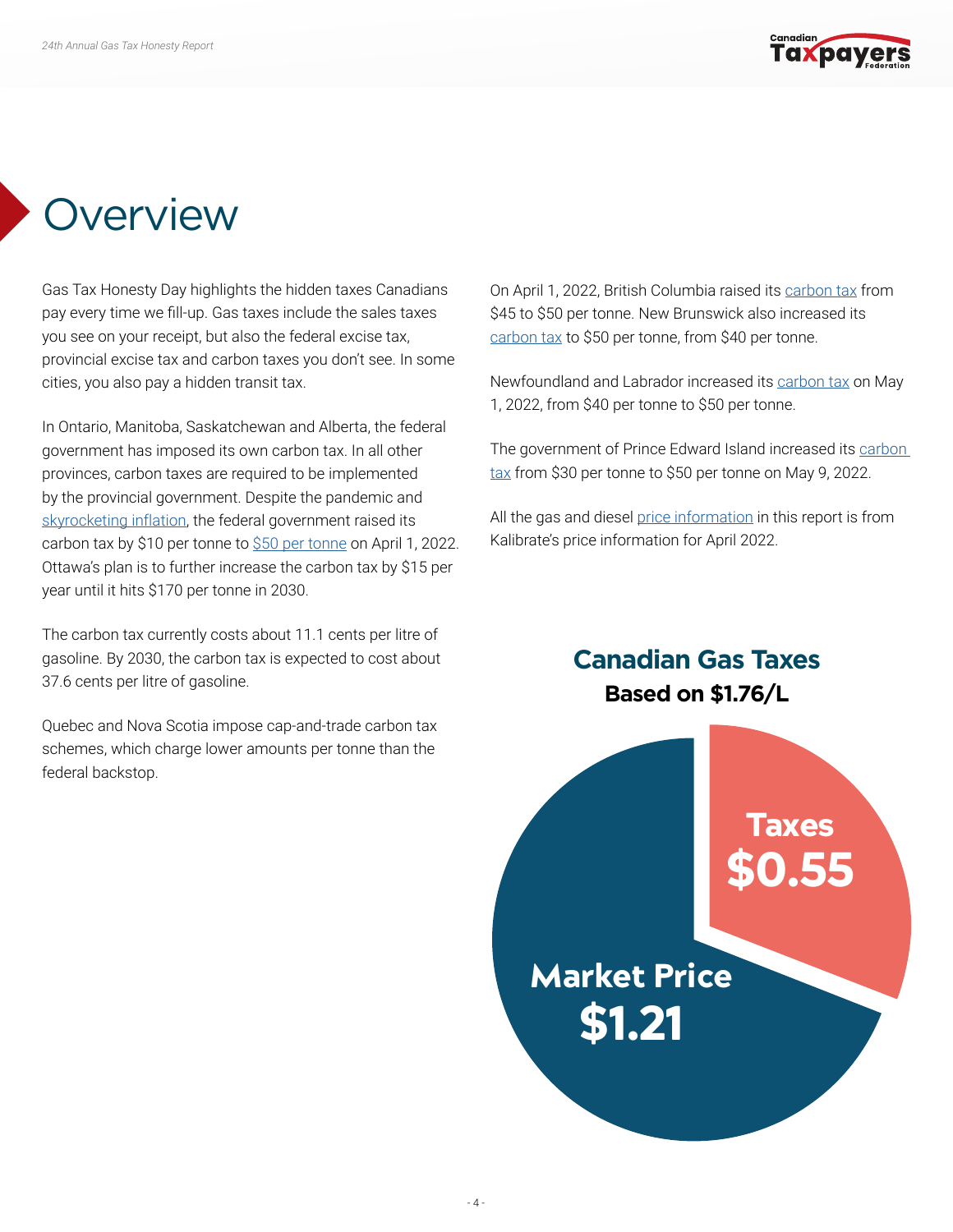

# <span id="page-4-0"></span>Canadian Gas Taxes

#### Gas Price Ranking

Vancouver has the highest gas prices in the country at \$1.98 per litre (April 2022 average), with 75 cents of the total being tax. Victoria has the second highest pump prices at \$1.94 per litre. The rest of B.C. had gas prices that averaged \$1.88 per litre. The difference between those three regions of B.C. can be partly explained by the transit taxes that are applied in Vancouver (18.5 cents per litre) and Victoria (5.5 cents per litre). Newfoundland and Labrador had the third highest prices nationally with gas prices at \$1.92 per litre.

|                | <b>Gas Price Ranking</b>                       |                      |                  |                                        |                           |  |  |  |  |  |  |
|----------------|------------------------------------------------|----------------------|------------------|----------------------------------------|---------------------------|--|--|--|--|--|--|
|                | Province/<br>City                              | Pump<br><b>Price</b> | Pre-tax<br>Price | $\overline{\text{Tax}}$<br><b>Bill</b> | $\overline{a}$<br>Portion |  |  |  |  |  |  |
| 1              | Vancouver                                      | \$1.98               | \$1.24           | \$0.75                                 | 38%                       |  |  |  |  |  |  |
| $\overline{2}$ | Victoria                                       | \$1.94               | \$1.27           | \$0.67                                 | 35%                       |  |  |  |  |  |  |
| 3              | Newfoundland and<br>Labrador                   | \$1.92               | \$1.34           | \$0.58                                 | 30%                       |  |  |  |  |  |  |
| $\overline{4}$ | <b>BC</b> outside of Vancouver<br>and Victoria | \$1.88               | \$1.27           | \$0.61                                 | 33%                       |  |  |  |  |  |  |
| 5              | Montreal                                       | \$1.81               | \$1.16           | \$0.65                                 | 36%                       |  |  |  |  |  |  |
| 6              | Quebec with regular rate                       | \$1.80               | \$1.20           | \$0.59                                 | 33%                       |  |  |  |  |  |  |
| 7              | Ontario                                        | \$1.75               | \$1.19           | \$0.56                                 | 32%                       |  |  |  |  |  |  |
| 8              | New Brunswick                                  | \$1.75               | \$1.20           | \$0.55                                 | 31%                       |  |  |  |  |  |  |
| g              | Manitoba                                       | \$1.71               | \$1.28           | \$0.43                                 | 25%                       |  |  |  |  |  |  |
| 10             | PEI                                            | \$1.71               | \$1.24           | \$0.47                                 | 28%                       |  |  |  |  |  |  |
| 11             | Nova Scotia                                    | \$1.70               | \$1.20           | \$0.50                                 | 29%                       |  |  |  |  |  |  |
| 12             | Saskatchewan                                   | \$1.68               | \$1.24           | \$0.44                                 | 26%                       |  |  |  |  |  |  |
| 13             | Alberta                                        | \$1.54               | \$1.26           | \$0.28                                 | 18%                       |  |  |  |  |  |  |

#### Gas Tax Ranking

|                | <b>Gas Tax Ranking</b>                     |              |                   |               |     |
|----------------|--------------------------------------------|--------------|-------------------|---------------|-----|
|                | Province/<br><b>City</b>                   | Tax          | Pre-Tax<br>Price  | Pump<br>Price | Tax |
| 1              | Vancouver                                  | \$0.75       | \$1.24            | \$1.98        | 38% |
| $\overline{2}$ | Victoria                                   | \$0.67       | \$1.27            | \$1.94        | 35% |
| 3              | Montreal                                   | \$0.65       | \$1.16            | \$1.81        | 36% |
| $\overline{4}$ | BC outside of<br>Vancouver and<br>Victoria | \$0.61       | \$1.27            | \$1.88        | 33% |
| 5              | Ouebec with<br>regular rate                | \$0.59       | \$1.20            | \$1.80        | 33% |
| 6              | Newfoundland and<br>Labrador               | \$0.58       | \$1.34            | \$1.92        | 30% |
| 7              | Ontario                                    | \$0.56       | \$1.19            | \$1.75        | 32% |
| 8              | New Brunswick                              | \$0.55       | \$1.20            | \$1.75        | 31% |
| g              | Nova Scotia                                | \$0.50       | \$1.20            | \$1.70        | 29% |
| 10             | PEI                                        | \$0.47       | \$1.24            | \$1.71        | 28% |
| 11             | Saskatchewan                               | <b>SO.44</b> | S <sub>1.24</sub> | \$1.68        | 26% |
| 12             | Manitoba                                   | \$0.43       | \$1.28            | \$1.71        | 25% |
| 13             | Alberta                                    | \$0.28       | S <sub>1.26</sub> | \$1.54        | 18% |

*\* Totals may not add up exactly due to rounding*

*\*\*Data does not reflect Prince Edward Island and Newfoundland and Labrador's latest carbon tax increase*

*\*Totals may not add up exactly due to rounding*

*\*\*Data does not reflect Prince Edward Island and Newfoundland and Labrador's latest carbon tax increase*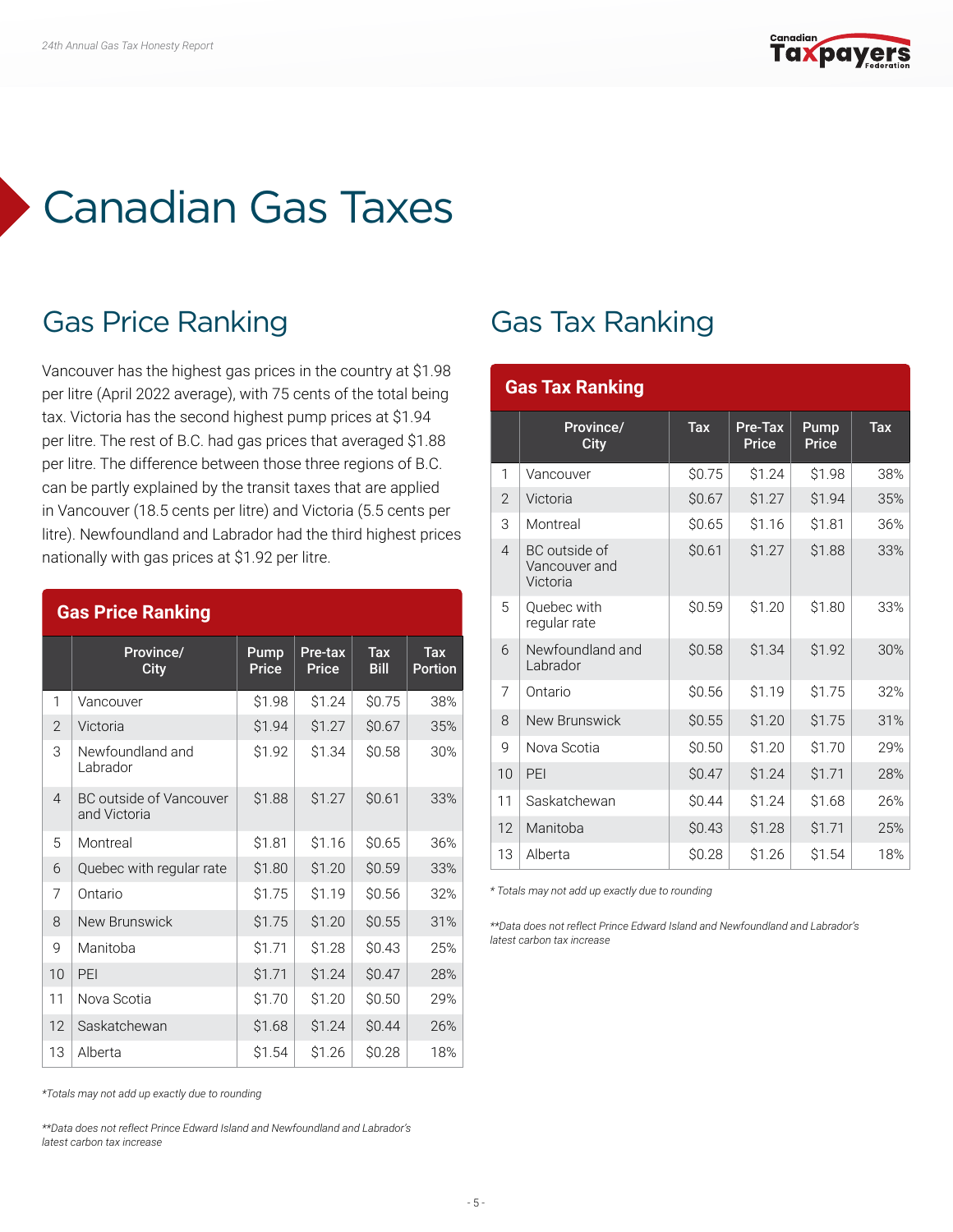

#### <span id="page-5-0"></span>Tax Changes Since Last Year

Montreal and Quebec have the largest increase in gas taxes compared to last year. New Brunswick and Ontario are tied for the next largest increases.

Part of the annual tax increase is from higher sales tax revenues because of higher pre-tax gas prices. Western provinces either don't have a provincial sales tax (Alberta) or exempt gasoline from the PST (B.C., Saskatchewan and Manitoba). All other provinces charge PST on gas, which is why on average, their tax bills went up.

The federal carbon tax increased from 8.8 to 11.1 cents per litre of gasoline, raising taxes on drivers in Alberta, Saskatchewan, Manitoba and Ontario.

British Columbia's main carbon tax increased from 9.9 cents to 11.1 cents per litre of gasoline this year.

Quebec and Nova Scotia both have cap-and-trade carbon tax schemes. This means they don't have to pay the same federal minimum carbon tax that other provincial taxpayers pay. Quebec's carbon tax increased roughly 3.4 cents per litre of gasoline to 8.8 cents per litre. Nova Scotia's carbon tax increased 1 cent per litre to 2.3 cents per litre of gasoline.

Newfoundland and Labrador increased its carbon tax from 8.8 cents per litre to 11.1 cents per litre of gasoline. New Brunswick also increased its carbon tax from 8.8 cents per litre to 11.1 cents per litre of gasoline.

On May 9, 2022, Prince Edward Island's carbon tax increased from 6.6 cents per litre to 11.1 cents per litre of gasoline.

On April 1, 2022, the Alberta government announced it was temporarily [eliminating](https://www.taxpayer.com/newsroom/kenney-government%E2%80%99s-gas-tax-cut-provides-needed-help-to-taxpayers) the 13 cent per litre provincial fuel tax to ease the burden on taxpayers struggling with high gas prices. Ontario Premier Doug Ford [announced](https://www.cbc.ca/news/canada/toronto/ontario-gas-tax-1.6407385) he would reduce fuel taxes by 5.7 cents per litre of gasoline, but that tax relief won't take effect until July 1.

#### **Changes Since Last Year**

|                | Province/<br>City                    | Pump<br>Price<br>(S/L) | <b>Tax Bill</b><br>(S/L) |
|----------------|--------------------------------------|------------------------|--------------------------|
| 1              | Montreal                             | \$0.44                 | \$0.09                   |
| $\overline{2}$ | Quebec with regular rate             | \$0.43                 | \$0.09                   |
| 3              | New Brunswick                        | \$0.38                 | \$0.07                   |
| $\overline{4}$ | Ontario                              | \$0.41                 | \$0.07                   |
| 5              | Nova Scotia                          | \$0.31                 | \$0.05                   |
| 6              | Newfoundland and Labrador            | \$0.37                 | \$0.05                   |
| 7              | Manitoba                             | \$0.39                 | \$0.04                   |
| 8              | Saskatchewan                         | \$0.36                 | \$0.04                   |
| 9              | BC outside of Vancouver and Victoria | \$0.39                 | \$0.04                   |
| 10             | PEI                                  | \$0.31                 | \$0.04                   |
| 11             | Vancouver                            | \$0.34                 | \$0.04                   |
| 12             | Victoria                             | \$0.29                 | \$0.04                   |
| 13             | Alberta                              | \$0.19                 | $-S0.10$                 |

*\*Dollars per litre*

*\*\*Data does not reflect Prince Edward Island and Newfoundland and Labrador's latest carbon tax increase*

#### Canadian Carbon Taxes

The federal government imposes a minimum carbon tax on the provinces. Should provincial governments have carbon taxes lower than the federal minimum, it will step in and impose its own carbon tax. This is the current system in Alberta, Saskatchewan, Manitoba and Ontario.

The federal carbon tax backstop has been increasing by \$10 per tonne per year. Despite the COVID-19 pandemic and high [inflation](https://www150.statcan.gc.ca/n1/daily-quotidien/220420/dq220420a-eng.htm), the federal government increased its carbon tax to \$50 per tonne from \$40 on April 1, 2022. This is the third time the federal carbon tax has increased during the pandemic. The federal carbon tax currently costs 11.1 cents per litre of gasoline.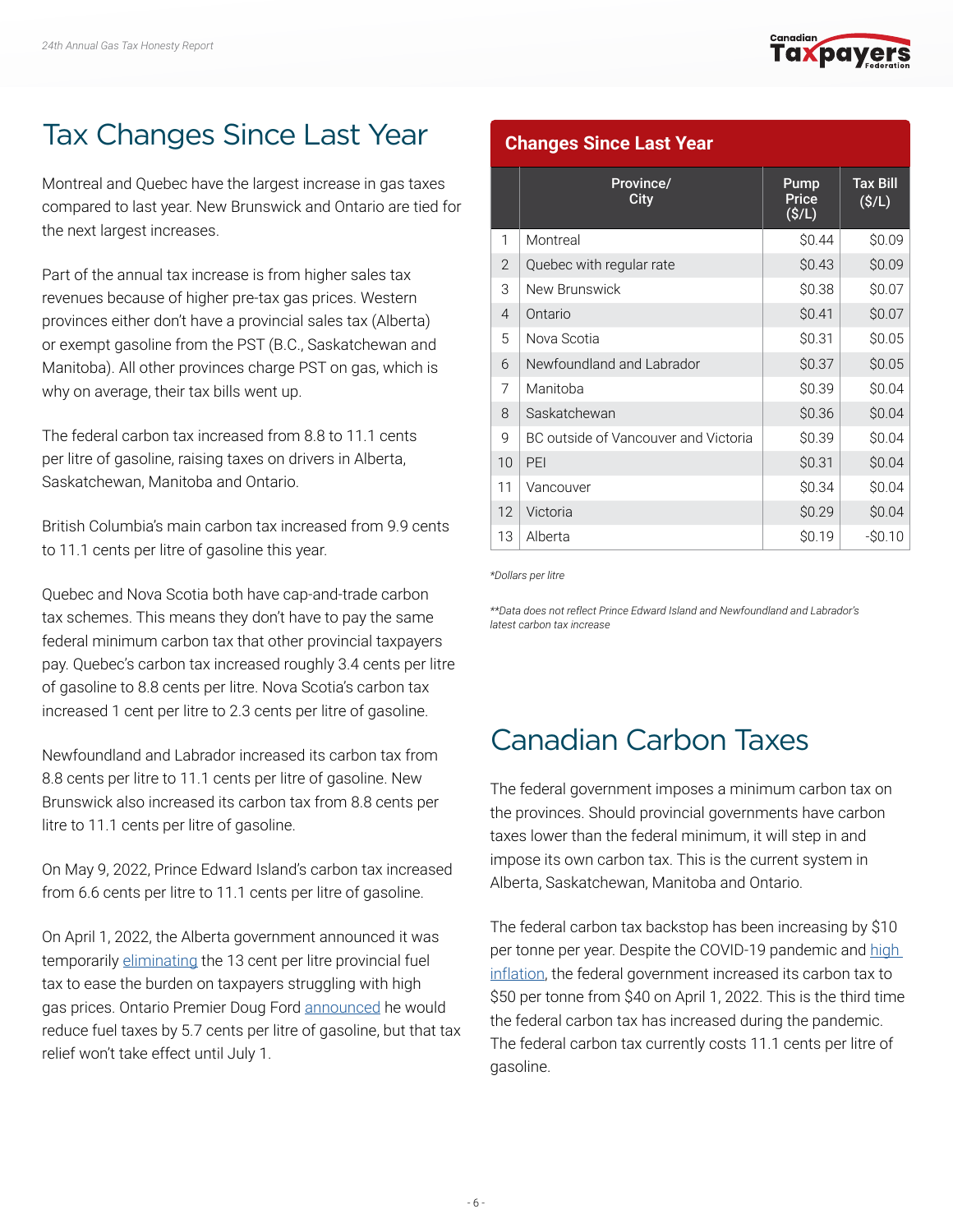

<span id="page-6-0"></span>The federal carbon tax will further increase from the current \$50 per tonne to \$65 in 2023, and then by a further \$15 every year until it reaches \$170 per tonne in 2030. By 2030, the \$170 per tonne carbon tax will cost about 37.6 cents per litre of gasoline.

The federal government is also planning to impose a second carbon tax through [fuel regulations](https://canadagazette.gc.ca/rp-pr/p1/2020/2020-12-19/html/reg2-eng.html) that will add an additional 11 cents per litre of gasoline in 2030. All together, Canadians will pay 48.6 cents per litre of gasoline in carbon taxes alone by 2030.

Drivers in B.C. already pay a second carbon tax through fuel regulations, which increases the price of gasoline by about 17 cents per litre.

| <b>Current Carbon Taxes</b> |                     |                            |  |  |  |  |  |  |  |
|-----------------------------|---------------------|----------------------------|--|--|--|--|--|--|--|
| Province/<br>City           | Per<br><b>Tonne</b> | <b>Per Litre</b><br>of Gas |  |  |  |  |  |  |  |
| British Columbia            | <b>S50</b>          | \$0.1105                   |  |  |  |  |  |  |  |
| Quebec*                     | \$38                | \$0.0888                   |  |  |  |  |  |  |  |
| New Brunswick               | \$50                | \$0.1105                   |  |  |  |  |  |  |  |
| Prince Edward Island        | <b>S50</b>          | \$0.1105                   |  |  |  |  |  |  |  |
| Nova Scotia**               | \$49                | \$0.0231                   |  |  |  |  |  |  |  |
| Newfoundland and Labrador   | <b>S50</b>          | \$0.1105                   |  |  |  |  |  |  |  |
| Federal Minimum             | \$50                | \$0.1105                   |  |  |  |  |  |  |  |

*\*Final sale price in primary auctions*

*\*\*Nova Scotia's tax only applies to 20 per cent of emissions of gasoline*

| <b>Federal Minimum Carbon Tax</b> |                                       |                           |  |  |  |  |  |  |  |
|-----------------------------------|---------------------------------------|---------------------------|--|--|--|--|--|--|--|
| Year                              | <b>Carbon Tax Per</b><br><b>Tonne</b> | Carbon Tax on<br>Gasoline |  |  |  |  |  |  |  |
| 2019                              | \$20                                  | \$0.044                   |  |  |  |  |  |  |  |
| 2020                              | \$30                                  | \$0.066                   |  |  |  |  |  |  |  |
| 2021                              | \$40                                  | \$0.088                   |  |  |  |  |  |  |  |
| 2022                              | \$50                                  | \$0.111                   |  |  |  |  |  |  |  |
| 2023                              | \$65                                  | \$0.144                   |  |  |  |  |  |  |  |
| 2030                              | \$170                                 | \$0.376                   |  |  |  |  |  |  |  |

#### Tax On Tax

Every time you buy gasoline you are charged a tax-on-tax. That's because governments calculate sales taxes after all the per-litre taxes are added. That means you pay taxes on all the per-litre taxes the government just added to the price. The tax-on-tax costs the average Canadian driver an extra 4.1 cents per litre of gasoline, on average.

| Tax-on-Tax                              |                       |                                 |                            |
|-----------------------------------------|-----------------------|---------------------------------|----------------------------|
| Province/<br>City                       | Federal<br>Tax-on-Tax | <b>Provincial</b><br>Tax-on-Tax | <b>Total</b><br>Tax-on-Tax |
| Vancouver                               | \$0.033               | \$0.000                         | \$0.033                    |
| Victoria                                | \$0.029               | \$0.000                         | \$0.029                    |
| BC outside of Vancouver<br>and Victoria | \$0.026               | \$0.000                         | \$0.026                    |
| Alberta                                 | \$0.011               | \$0.000                         | \$0.011                    |
| Saskatchewan                            | \$0.018               | \$0.000                         | \$0.018                    |
| Manitoba                                | \$0.018               | \$0.000                         | \$0.018                    |
| Ontario                                 | \$0.018               | \$0.029                         | \$0.046                    |
| Montreal                                | \$0.021               | \$0.041                         | \$0.062                    |
| Quebec with regular rate                | \$0.019               | \$0.038                         | \$0.057                    |
| New Brunswick                           | \$0.016               | \$0.032                         | \$0.048                    |
| PEI                                     | \$0.015               | \$0.030                         | \$0.044                    |
| Nova Scotia                             | \$0.014               | \$0.028                         | \$0.042                    |
| Newfoundland and<br>Labrador            | \$0.018               | \$0.036                         | \$0.053                    |
| Canada                                  | \$0.019               | \$0.022                         | \$0.041                    |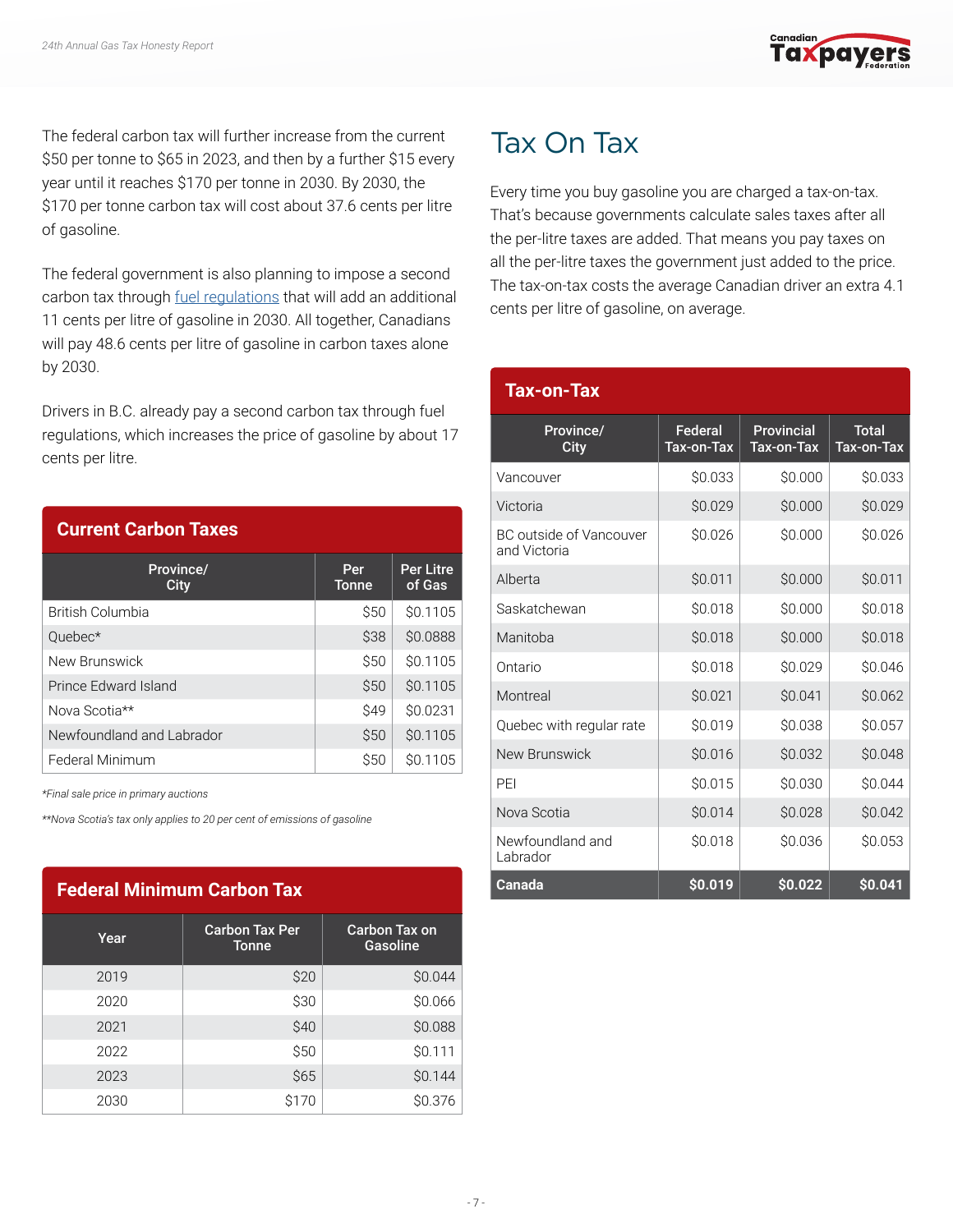

# <span id="page-7-0"></span>Tax Breakdown

Gas taxes account for up to 38 per cent of the pump price. You won't see all the taxes on your receipt, but you may be paying up to six different taxes. This is the tax breakdown you won't see on your receipt:

| <b>Gasoline Tax Breakdown (\$/L)</b>    |                                        |                   |                    |                                       |                              |                             |                  |            |  |
|-----------------------------------------|----------------------------------------|-------------------|--------------------|---------------------------------------|------------------------------|-----------------------------|------------------|------------|--|
| <b>Province/City</b>                    | <b>Provincial</b><br><b>Excise Tax</b> | <b>Carbon Tax</b> | <b>Transit Tax</b> | <b>Provincial</b><br><b>Sales Tax</b> | Federal<br><b>Excise Tax</b> | Federal<br><b>Sales Tax</b> | <b>Total Tax</b> | Tax-On-Tax |  |
| BC outside of Vancouver and<br>Victoria | \$0.145                                | \$0.281           | \$0.000            | \$0.000                               | \$0.100                      | \$0.090                     | \$0.615          | \$0.026    |  |
| Vancouver                               | \$0.085                                | \$0.281           | \$0.185            | \$0.000                               | \$0.100                      | \$0.094                     | \$0.745          | \$0.033    |  |
| Victoria                                | \$0.145                                | \$0.281           | \$0.055            | \$0.000                               | \$0.100                      | \$0.092                     | \$0.673          | \$0.029    |  |
| Alberta                                 | \$0.000                                | \$0.111           | \$0.000            | \$0.000                               | \$0.100                      | \$0.074                     | \$0.284          | \$0.011    |  |
| Saskatchewan                            | \$0.150                                | \$0.111           | \$0.000            | \$0.000                               | \$0.100                      | \$0.080                     | \$0.440          | \$0.018    |  |
| Manitoba                                | \$0.140                                | \$0.111           | \$0.000            | \$0.000                               | \$0.100                      | \$0.082                     | \$0.432          | \$0.018    |  |
| Ontario                                 | \$0.147                                | \$0.111           | \$0.000            | \$0.124                               | \$0.100                      | \$0.078                     | \$0.559          | \$0.046    |  |
| Quebec with regular rate                | \$0.192                                | \$0.089           | \$0.000            | \$0.156                               | \$0.100                      | \$0.078                     | \$0.615          | \$0.057    |  |
| Montreal                                | \$0.192                                | \$0.089           | \$0.030            | \$0.157                               | \$0.100                      | \$0.079                     | \$0.646          | \$0.062    |  |
| New Brunswick                           | \$0.109                                | \$0.111           | \$0.000            | \$0.152                               | \$0.100                      | \$0.076                     | \$0.548          | \$0.048    |  |
| PEI                                     | \$0.085                                | \$0.111           | \$0.000            | \$0.149                               | \$0.100                      | \$0.074                     | \$0.519          | \$0.044    |  |
| Nova Scotia                             | \$0.155                                | \$0.023           | \$0.000            | \$0.148                               | \$0.100                      | \$0.074                     | \$0.500          | \$0.042    |  |
| Newfoundland and Labrador               | \$0.145                                | \$0.111           | \$0.000            | \$0.167                               | \$0.100                      | \$0.084                     | \$0.607          | \$0.053    |  |
| Canada                                  | \$0.135                                | \$0.127           | \$0.017            | \$0.093                               | \$0.100                      | \$0.079                     | \$0.551          | \$0.041    |  |

#### **Diesel Tax Breakdown (\$/L)**

| <b>Province/City</b>     | <b>Provincial</b><br><b>Excise Tax</b> | <b>Carbon Tax</b> | <b>Transit Tax</b> | <b>Provincial</b><br><b>Sales Tax</b> | Federal<br><b>Excise Tax</b> | Federal<br><b>Sales Tax</b> | <b>Total Tax</b> | Tax-On-Tax |
|--------------------------|----------------------------------------|-------------------|--------------------|---------------------------------------|------------------------------|-----------------------------|------------------|------------|
| <b>British Columbia</b>  | \$0.150                                | \$0.324           | \$0.000            | \$0.000                               | \$0.040                      | \$0.079                     | \$0.593          | \$0.026    |
| Vancouver                | \$0.090                                | \$0.324           | \$0.185            | \$0.000                               | \$0.040                      | \$0.078                     | \$0.717          | \$0.032    |
| Victoria                 | \$0.150                                | \$0.324           | \$0.055            | \$0.000                               | \$0.040                      | \$0.079                     | \$0.648          | \$0.028    |
| Alberta                  | \$0.000                                | \$0.134           | \$0.000            | \$0.000                               | \$0.040                      | \$0.074                     | \$0.248          | \$0.009    |
| Saskatchewan             | \$0.150                                | \$0.134           | \$0.000            | \$0.000                               | \$0.040                      | \$0.073                     | \$0.397          | \$0.016    |
| Manitoba                 | \$0.140                                | \$0.134           | \$0.000            | \$0.000                               | \$0.040                      | \$0.076                     | \$0.390          | \$0.016    |
| Ontario                  | \$0.143                                | \$0.134           | \$0.000            | \$0.116                               | \$0.040                      | \$0.072                     | \$0.505          | \$0.041    |
| Quebec with regular rate | \$0.202                                | \$0.113           | \$0.000            | \$0.156                               | \$0.040                      | \$0.078                     | \$0.589          | \$0.053    |
| Montreal                 | \$0.202                                | \$0.113           | \$0.000            | \$0.156                               | \$0.040                      | \$0.078                     | \$0.590          | \$0.053    |
| New Brunswick            | \$0.155                                | \$0.134           | \$0.000            | \$0.153                               | \$0.040                      | \$0.076                     | \$0.558          | \$0.049    |
| PEI                      | \$0.142                                | \$0.134           | \$0.000            | \$0.159                               | \$0.040                      | \$0.079                     | \$0.554          | \$0.047    |
| Nova Scotia              | \$0.154                                | \$0.029           | \$0.000            | \$0.160                               | \$0.040                      | \$0.080                     | \$0.464          | \$0.034    |
| Newfoundland             | \$0.165                                | \$0.134           | \$0.000            | \$0.185                               | \$0.040                      | \$0.092                     | \$0.616          | \$0.051    |
| Canada                   | \$0.137                                | \$0.153           | \$0.013            | \$0.091                               | \$0.040                      | \$0.075                     | \$0.509          | \$0.037    |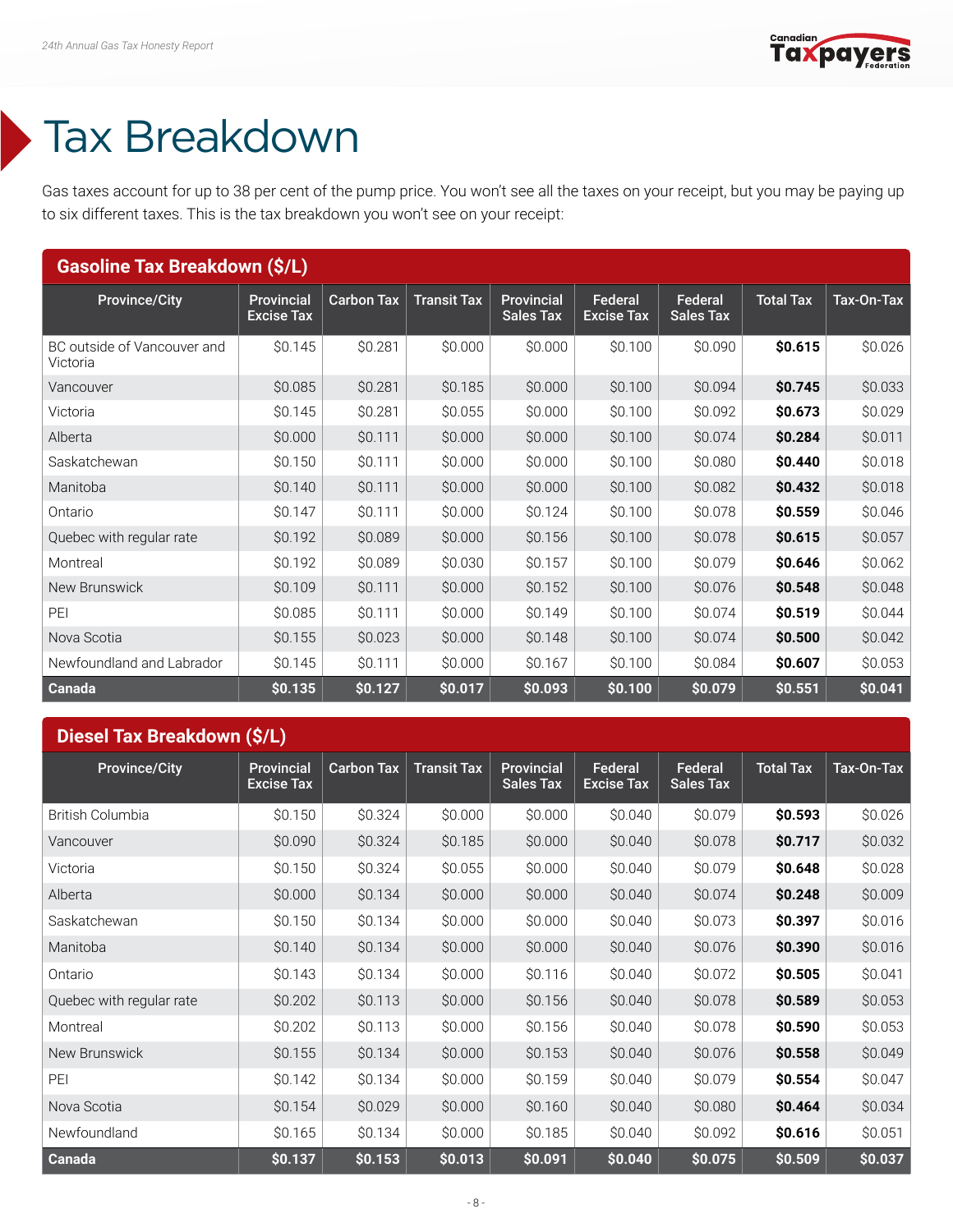

#### <span id="page-8-0"></span>Tax Per Fill-Up

The average tax on a 64-litre fill-up in Canada is \$35.25, with \$2.62 of the bill being tax-on-tax.

| Tax on a 64 Litre Fill-Up            |                   |                            |                                |                        |            |                            |              |  |  |
|--------------------------------------|-------------------|----------------------------|--------------------------------|------------------------|------------|----------------------------|--------------|--|--|
| <b>Province/City</b>                 | <b>Before Tax</b> | <b>Provincial</b><br>Taxes | <b>Federal</b><br><b>Taxes</b> | Carbon<br><b>Taxes</b> | Tax-on-Tax | <b>Total</b><br><b>Tax</b> | <b>Total</b> |  |  |
| BC outside of Vancouver and Victoria | \$80.99           | \$9.28                     | \$12.13                        | \$17.95                | \$1.68     | \$39.36                    | \$120.35     |  |  |
| Vancouver                            | \$79.30           | \$17.28                    | \$12.45                        | \$17.95                | \$2.08     | \$47.68                    | \$126.97     |  |  |
| Victoria                             | \$81.02           | \$12.80                    | \$12.31                        | \$17.95                | \$1.86     | \$43.06                    | \$124.09     |  |  |
| Alberta                              | \$80.68           | \$0.00                     | \$11.11                        | \$7.07                 | \$0.67     | \$18.18                    | \$98.86      |  |  |
| Saskatchewan                         | \$79.28           | \$9.60                     | \$11.52                        | \$7.07                 | \$1.15     | \$28.19                    | \$107.47     |  |  |
| Manitoba                             | \$81.95           | \$8.96                     | \$11.62                        | \$7.07                 | \$1.12     | \$27.65                    | \$109.60     |  |  |
| Ontario                              | \$76.45           | \$17.35                    | \$11.37                        | \$7.07                 | \$2.97     | \$35.79                    | \$112.24     |  |  |
| Quebec with regular rate             | \$77.11           | \$22.26                    | \$11.40                        | \$5.68                 | \$3.65     | \$39.34                    | \$116.45     |  |  |
| Montreal                             | \$74.45           | \$24.25                    | \$11.43                        | \$5.68                 | \$3.94     | \$41.37                    | \$115.82     |  |  |
| New Brunswick                        | \$77.04           | \$16.73                    | \$11.27                        | \$7.07                 | \$3.07     | \$35.07                    | \$112.11     |  |  |
| PEI                                  | \$79.04           | \$14.95                    | \$11.16                        | \$7.10                 | \$2.84     | \$33.21                    | \$112.25     |  |  |
| Nova Scotia                          | \$76.81           | \$19.38                    | \$11.13                        | \$1.48                 | \$2.67     | \$31.99                    | \$108.80     |  |  |
| Newfoundland and Labrador            | \$85.63           | \$19.98                    | \$11.75                        | \$7.10                 | \$3.42     | \$38.83                    | \$124.46     |  |  |
| Canada                               | \$77.74           | \$15.66                    | \$11.49                        | \$8.11                 | \$2.62     | \$35.25                    | \$112.99     |  |  |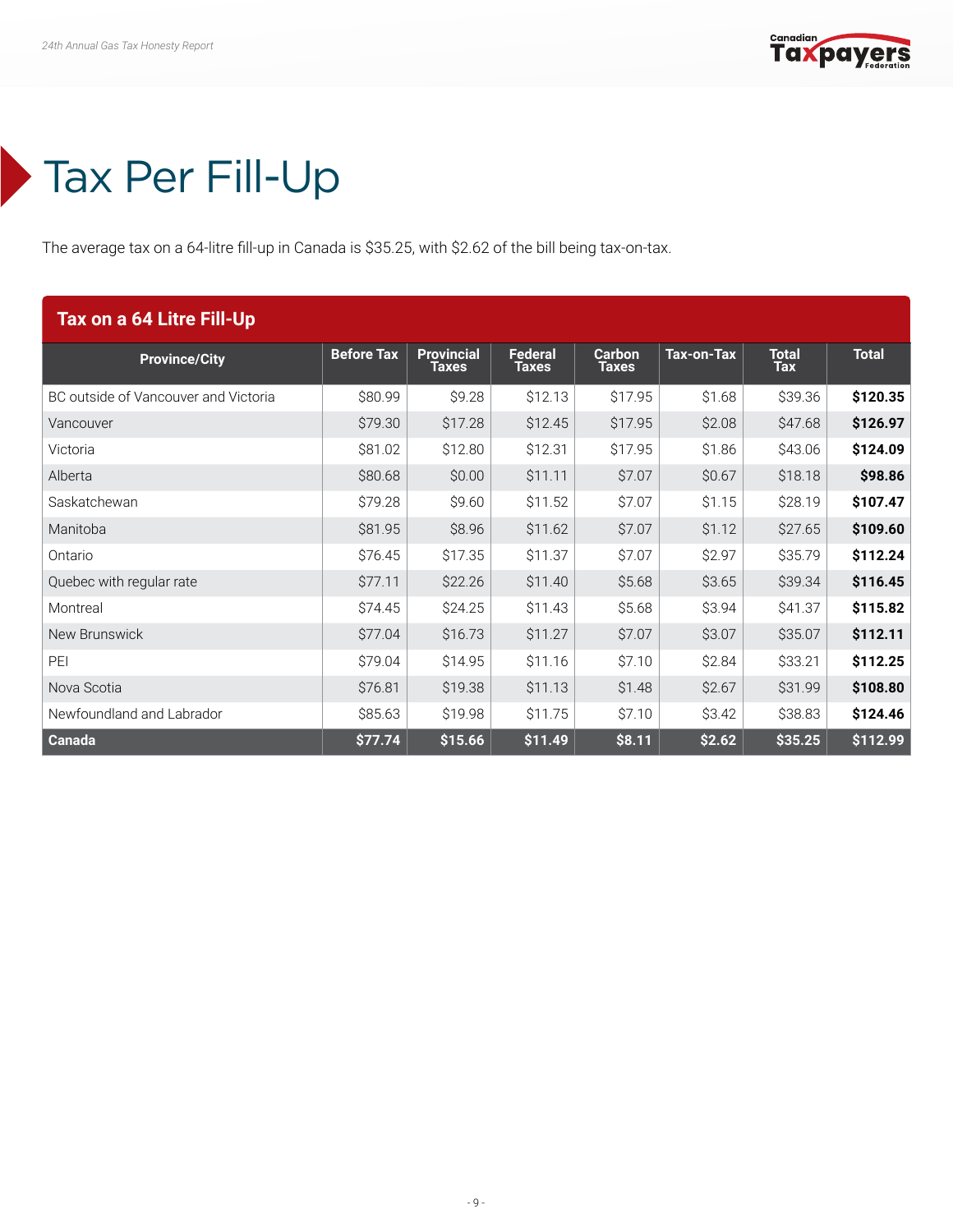

# <span id="page-9-0"></span>Taxes in 2030

The Trudeau government is planning on increasing the federal carbon tax by \$15 per tonne every year until 2030. By then it will reach \$170 per tonne, or 37.6 cents per litre of gasoline. There will also be a second carbon tax through fuel regulations, which will add another 11 cents per litre, according to the federal government's [own projections.](https://canadagazette.gc.ca/rp-pr/p1/2020/2020-12-19/html/reg2-eng.html) Altogether, Canadians will pay 48.6 cents per litre of gasoline in carbon taxes alone. Drivers in B.C. already pay a second carbon tax through fuel regulations, which adds about 17 cents per litre to the price of gasoline.

The breakdown below shows the total tax bill Canadians can expect to pay in 2030. This assumes that the pre-tax gas price remains the same as it was in April 2022, and that no other taxes change from where they are today. In 2030, Canadians will pay 96 cents per litre of gasoline in taxes alone, on average.

| <b>Gasoline Tax Breakdown 2030 (\$/L)</b> |                                 |               |                              |                                |                              |                             |                     |                |  |  |
|-------------------------------------------|---------------------------------|---------------|------------------------------|--------------------------------|------------------------------|-----------------------------|---------------------|----------------|--|--|
| <b>Province/City</b>                      | Provincial<br><b>Excise Tax</b> | Carbon<br>Tax | <b>Transit</b><br><b>Tax</b> | Provincial<br><b>Sales Tax</b> | Federal<br><b>Excise Tax</b> | Federal<br><b>Sales Tax</b> | <b>Total</b><br>Tax | Tax-<br>On-Tax |  |  |
| BC outside of Vancouver and<br>Victoria   | \$0.145                         | \$0.546       | \$0,000                      | \$0.000                        | \$0.100                      | \$0.103                     | \$0.894             | \$0.040        |  |  |
| Vancouver                                 | \$0.085                         | \$0.546       | \$0.185                      | \$0.000                        | \$0.100                      | \$0.108                     | \$1.024             | \$0.046        |  |  |
| Victoria                                  | \$0.145                         | \$0.546       | \$0.055                      | \$0.000                        | \$0.100                      | \$0.106                     | \$0.952             | \$0.042        |  |  |
| Alberta                                   | \$0.000                         | \$0.486       | \$0.000                      | \$0.000                        | \$0.100                      | \$0.092                     | \$0.678             | \$0.029        |  |  |
| Saskatchewan                              | \$0.150                         | \$0.486       | \$0.000                      | \$0.000                        | \$0.100                      | \$0.099                     | \$0.835             | \$0.037        |  |  |
| Manitoba                                  | \$0.140                         | \$0.486       | \$0.000                      | \$0.000                        | \$0.100                      | \$0.100                     | \$0.826             | \$0.036        |  |  |
| Ontario                                   | \$0.147                         | \$0.486       | \$0.000                      | \$0.154                        | \$0.100                      | \$0.096                     | \$0.984             | \$0.095        |  |  |
| Quebec with regular rate                  | \$0.192                         | \$0.486       | \$0.000                      | \$0.195                        | \$0.100                      | \$0.098                     | \$1.071             | \$0.117        |  |  |
| Montreal                                  | \$0.192                         | \$0.486       | \$0.030                      | \$0.197                        | \$0.100                      | \$0.099                     | \$1.103             | \$0.121        |  |  |
| New Brunswick                             | \$0.109                         | \$0.486       | \$0.000                      | \$0.190                        | \$0.100                      | \$0.095                     | \$0.980             | \$0.104        |  |  |
| PEI                                       | \$0.085                         | \$0.486       | \$0.000                      | \$0.186                        | \$0.100                      | \$0.093                     | \$0.950             | \$0.101        |  |  |
| Nova Scotia                               | \$0.155                         | \$0.486       | \$0.000                      | \$0.194                        | \$0.100                      | \$0.097                     | \$1.032             | \$0.111        |  |  |
| Newfoundland and Labrador                 | \$0.145                         | \$0.486       | \$0.000                      | \$0.205                        | \$0.100                      | \$0.102                     | \$1.038             | \$0.110        |  |  |
| Canada                                    | \$0.135                         | \$0.494       | \$0.017                      | \$0.117                        | \$0.100                      | \$0.098                     | \$0.960             | \$0.083        |  |  |